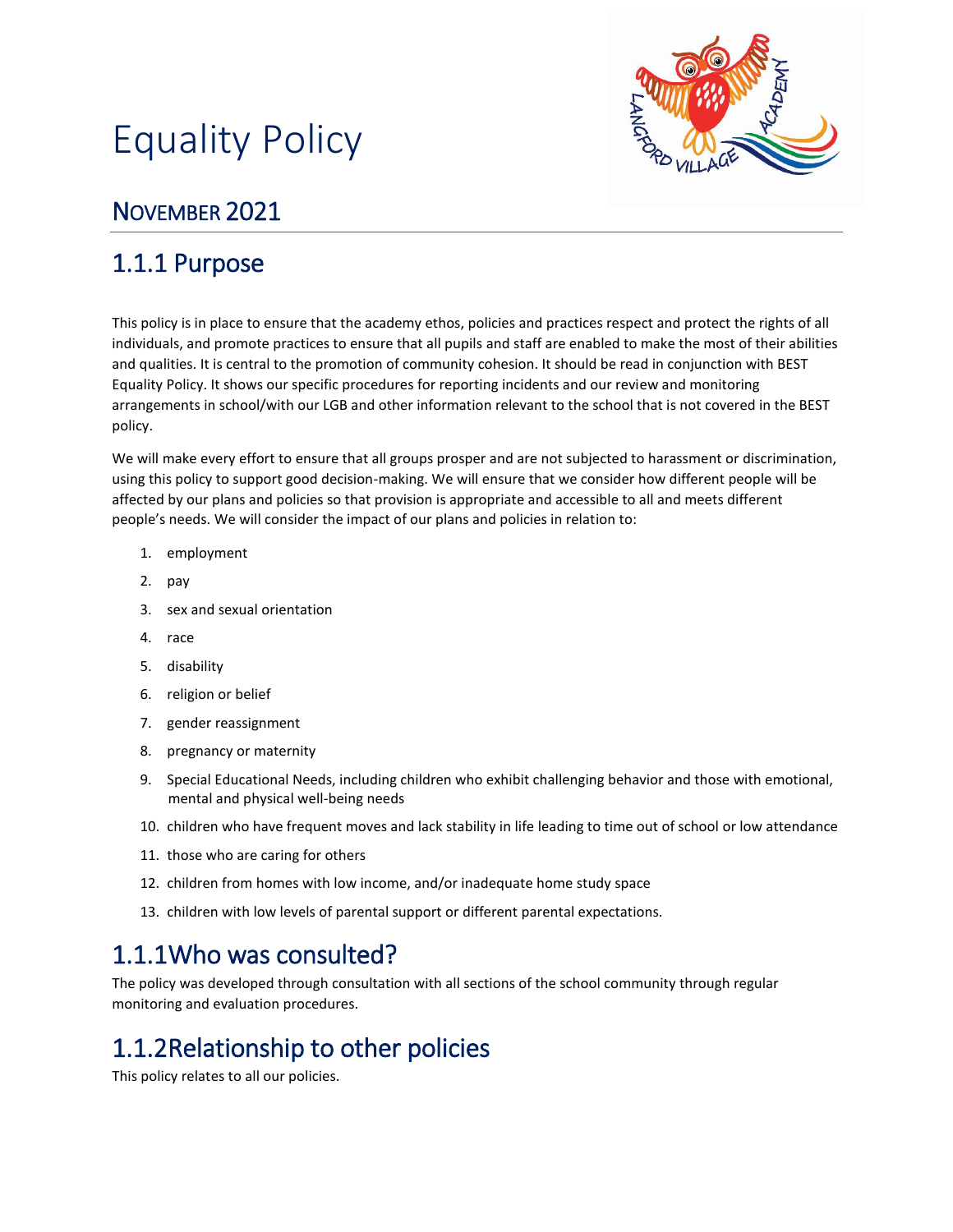# 1.1.3 Roles and responsibilities of Principal, other staff, governors

The **Principal** will:

- ensure that the school produces information about how it is meeting the aims of the general duty and publishes SMART (specific, measureable, achievable, relevant and time limited) equality objectives.
- incorporate these objectives into the school development plan to describe what the school will do to ensure that its policies and practice do not discriminate unfairly, directly or indirectly, against any groups of adults or pupils in the school, so that it is accessible to all
- consider equality before and at the time of making decisions or taking actions which may have implications for any of those groups covered in the list of 13 points above, and keep a record showing that questions relevant to equality duties have been addressed
- ensure that governors, staff, parents and carers are aware of their roles in ensuring compliance with the Equality Act 2010
- work with governors and staff to establish a culture which celebrates diversity/equality and achievement; promotes high expectations and inclusive approaches
- welcome applications for school places and jobs from all sections of the community
- ensure that incidents are reported, analysed, addressed swiftly and effectively, and reported on.

The **staff** will actively implement the equalities plan, and support the monitoring of impact.

**Students, parents and carers** will be consulted on the plan regularly and be kept informed through the school prospectus and home-school agreement.

**Visitors and contractors** will be made aware of the policy through relevant signs around the school and clauses in contracts.

The **governing body** will:

- contribute to decision-making when objectives are being agreed
- ensure that equality objectives are integrated in the school development plan together with detail about how and when implementation will be monitored and the impact evaluated
- designate a lead governor for equality issues
- use its power to nominate governors to ensure its composition reflects the community it serves
- apply the principles of best value without discrimination when purchasing goods and services
- monitor and evaluate the implementation and impact of this policy, seeking evidence of measureable improvements in relation to equality issues, and using the outcomes to inform future plans
- disseminate the outcomes of evaluation to the whole school community, together with a summary of the action to be taken.

The governing body expects all members of the school community to be committed to this policy, and that visitors will comply with it. It accepts responsibility for ensuring that this policy is implemented in every aspect of school life. If there is a breach of the policy, the school will take appropriate action. This may include the following.

#### *In the case of pupils breaching the policy:*

• staff dealing with the incident will complete an incident report form